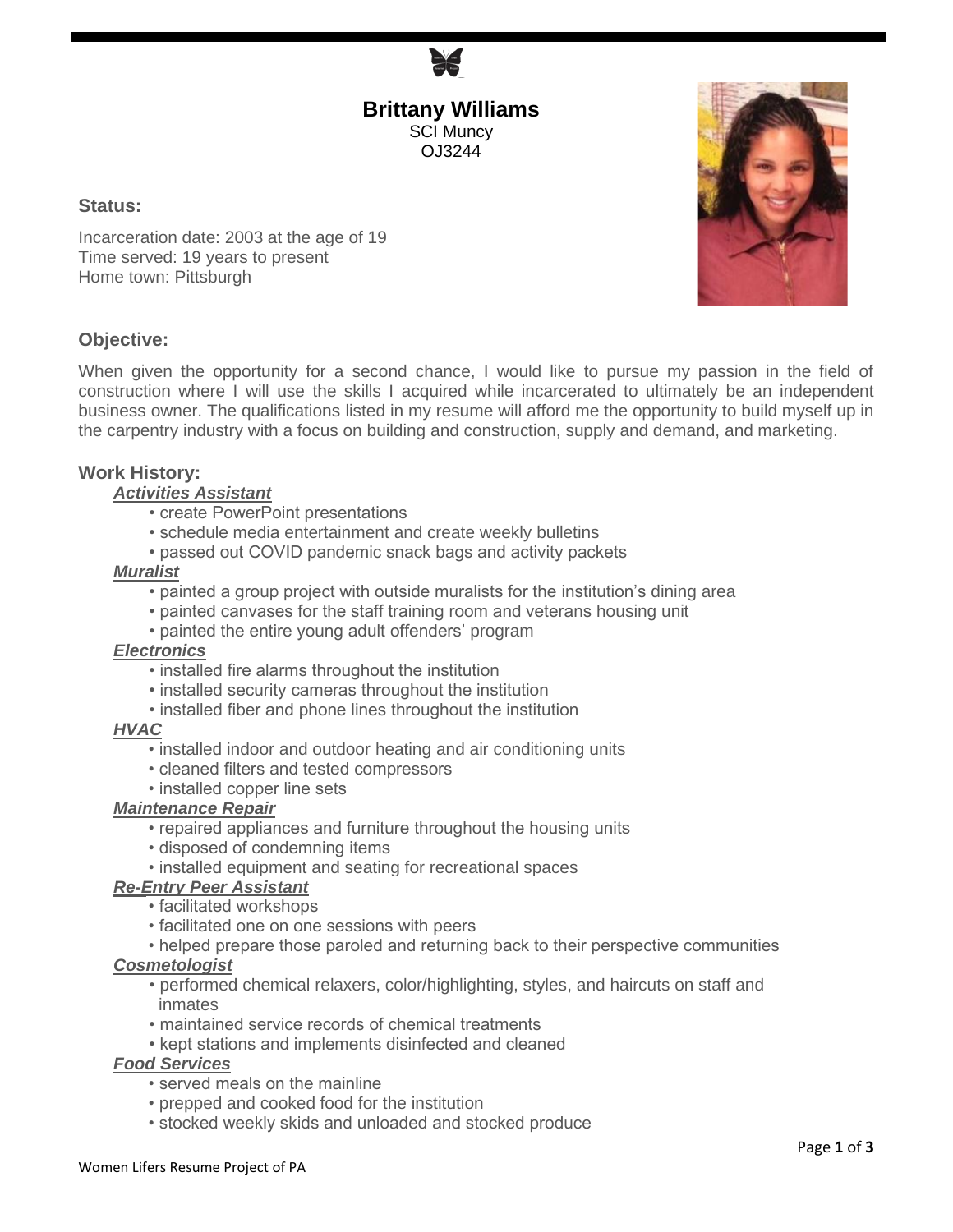**Brittany Williams** SCI Muncy OJ3244

# **Programs Completed**

- Long Term Offenders Group | & II
- Violence Prevention Group
- Thinking for a Change Group
- Parenting Group
- Alcohol & Other Drugs, Outpatient Group
- Alcohol anonymous
- Narcotics anonymous
- Victims Awareness
- Relationship Workshop
- Healthy Living Workshop
- Stay on Track Workshop
- Therapeutic Aftercare Peer Group

### **Training**

- Certified floor buffer
- Certified Drug and Alcohol Peer Assistant
- Penn State Tutor
- Community Capacity Building Curriculum (mentor)

#### **Vocational**

National Center for Construction and Education (NCCER), Building Trades

- Construction Math, Hand and Power Tools, Basic Safety (O.S.H.A.), Basic Rigging,
- Communication and Employability Skills, Building Materials, Introduction to Blueprints
- Carpentry
- Hand and Power Tools, Reading Plans and Elevations, Floor Systems, Wall/Ceiling/Roof Framing
- International Computer Driving License (ICDL)
- Microsoft Word, Excel, PowerPoint Presentation, Spreadsheet, Database

### **Money Smart**

- Budgeting
- Bank and Checking Accounts
- Credit Scores

#### **Fiber Optics**

- Properly evaluate a connector end face
- Properly assemble a patch cord using oven-cured epoxy, a fusion splice, and an out kit
- Color coding fibers
- PA State Cosmetology License 1250 hours

# **Adams State University - Business**

• Currently enrolled in Business Law - earned 3 credits to date

# **Bucknell University - Positive Psychology**